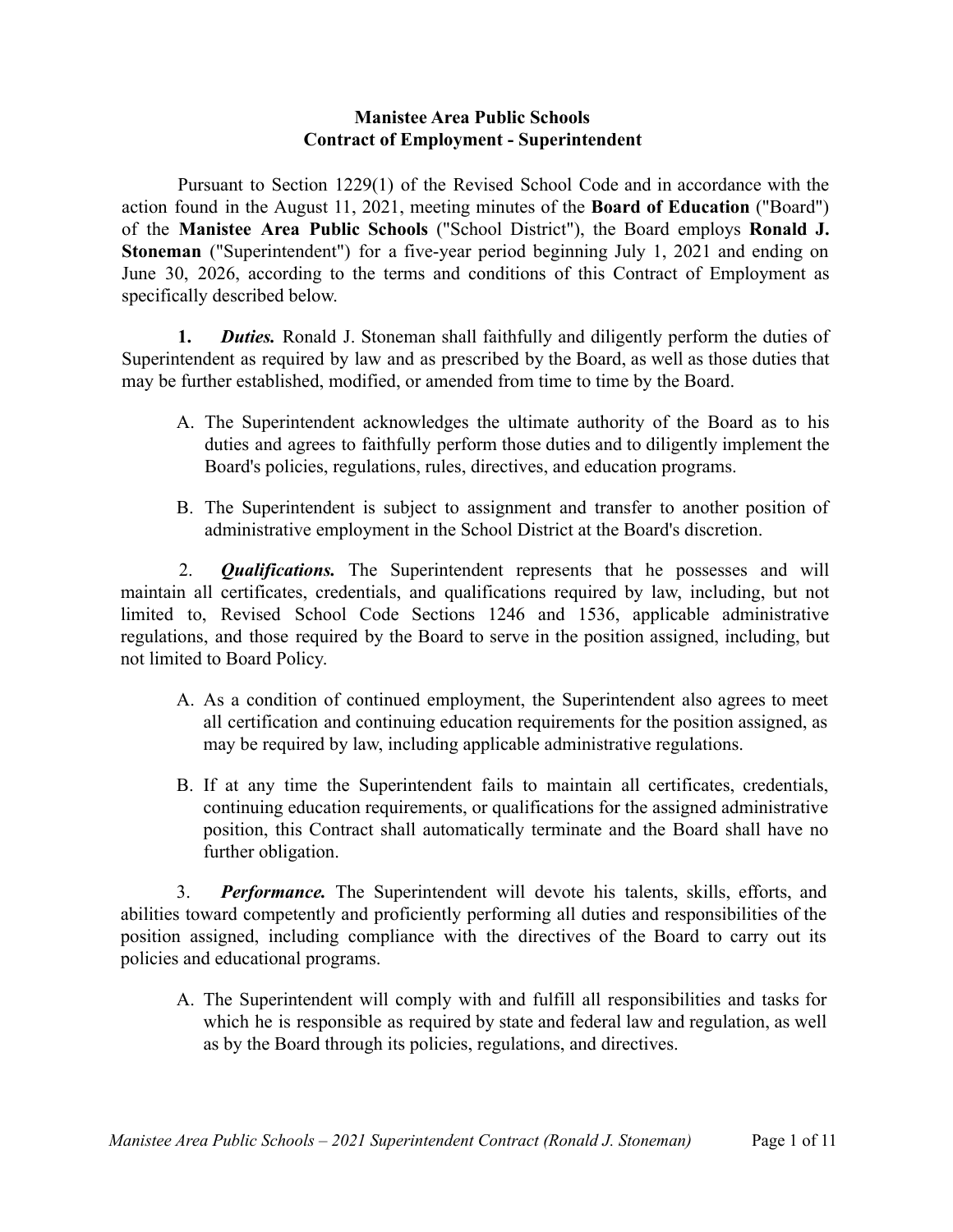- B. The Superintendent will use his best efforts to maintain and improve the quality of School District operations and to constantly promote efficiency in all areas of his responsibility.
- C. The Superintendent will diligently and competently discharge his duties on behalf of the School District to enhance its operations and will use his best efforts to maintain and improve the quality of the School District's programs and services.

4. *Performance Evaluation.* The Superintendent's job performance shall be evaluated by the Board in writing and at least annually and no later than December 31 of each Contract year. The evaluation shall comply with Section 1249b of the Revised School Code (or its successor provisions). See MCL 380.1249b. The Superintendent shall annually provide a written reminder to the Board of its evaluation obligation.

5. *Contract Extension.* This Contract may be extended either by Board option or operation of law as follows:

- A. The Board shall review this Contract annually, and shall determine whether to extend the Contract for an additional year no later than March 30 of each Contract year. If the Board fails to act by this date, the Contract shall be deemed to have been extended for an additional Contract year.
- B. Unless the Board gives written notice of nonrenewal of this Contract at least ninety (90) days before the Contract's termination, this Contract will automatically renew for an additional one (1) year period as provided in Section 1229(1) of the Revised School Code. MCL 380.1229(1).

6. *No Tenure in Position.* In accordance with the Teachers' Tenure Act, the Superintendent agrees is not granted tenure in the position of Superintendent or to any other administrative position in the School District to which he may be assigned, other than that of a classroom teacher, should the probationary period required for tenure as a teacher be fulfilled by virtue of this Contract or any employment assignment requiring certification with the School District.

7. *Compensation.* The Superintendent shall be paid at an annual (12-month) base salary rate of not less than One Hundred Thirty Thousand Three Hundred Dollars (\$130,300.00) for the 2021-2022 Contract in consideration of his performance of the duties and responsibilities of the position assigned in conformance with the requirements and expectations of the Board and as scheduled by the Board. For year 2 (2022-2023) of this Contract, the base salary will increase by a minimum of 3%. For years 3 (2023-2024), 4 (2024-2025), and 5 (2025-2026) of this Contract, the base salary will increase by a minimum of 2%. The annual base salary shall be paid in 26 substantially equal installments, beginning with the commencement of the Contract year (July 1 - June 30).

A. *Tax-Deferred Annuity*. The Board shall contribute twelve percent (12%) of the Superintendent's base salary per Contract year as a non-elective contribution to a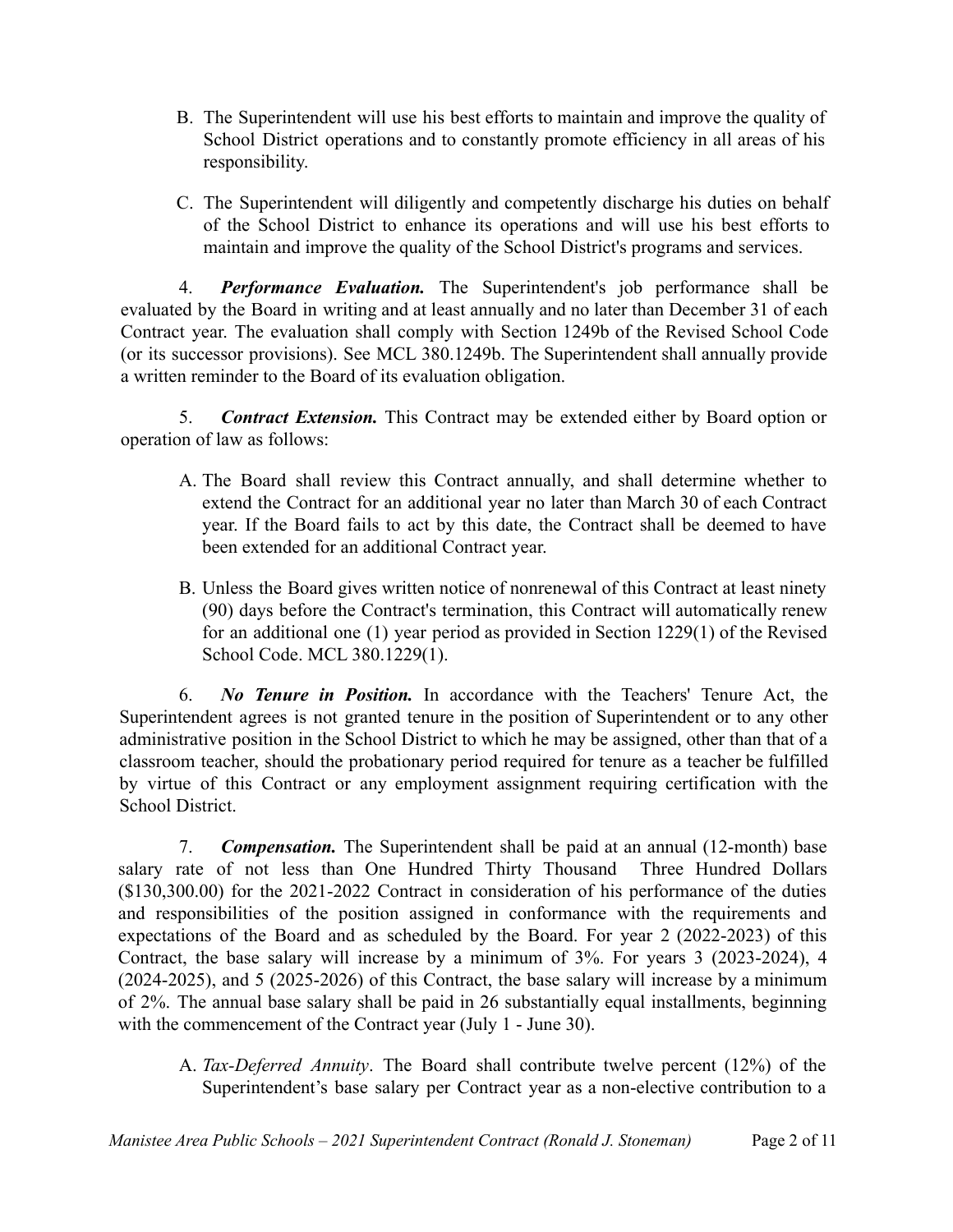403b annuity designated by the Superintendent from a list of eligible programs available through the District's 403b Plan. This Board-paid contribution shall be made in twenty-six (26) substantially equal pays during the Contract year and shall conform to the requirements of Internal Revenue Code Section 403b.

- B. *Longevity Supplement*. As further compensation for services performed pursuant to this Contract, the Board shall, during June of each Contract year, pay to the Superintendent one percent (1%) of his base salary for every year of service the Superintendent has credited in the School District. For example, five (5) years of credited service to the School District equals a payment of five percent (5%) of the Superintendent's base salary for that Contract year.
- C. *Extra Duty - Virtual Academy*. As further compensation for the additional assignment of the position of Manager of the Manistee Virtual Academy, the Board shall pay to the Superintendent five percent (5%) of his base salary for that Contract year. This extra-duty compensation shall be paid in 26 substantially equal installments throughout the Contract year. The Board will evaluate the Superintendent's performance as Manager of the Manistee Virtual Academy on the same date as the Superintendent's annual evaluation; however, the Virtual Academy evaluation will be a separate instrument. If the Superintendent's performance evaluation as Manager of the Manistee Virtual Academy is less than effective, the Board has the sole discretion to rescind this extra-duty assignment to the Superintendent.
- D. The Superintendent's contractual remuneration reflected in Paragraph 7 and its subparts constitutes the total compensation to be paid to the Superintendent for his services, regardless of the hours of service required to perform the job, and no overtime or additional compensation will be paid for such services except as otherwise specifically provided in this Contract.
- E. If the Superintendent receives remuneration under this Contract and leaves the School District's employment, the Superintendent will reimburse the School District for all wages received for which no work was performed.
- F. The Board retains the right to open the contract on an annual basis to adjust the Superintendent's annual salary and other compensation during the term of this Contract. Any such adjustment shall not reduce the annual salary or other compensation below the amounts stated in this Contract unless otherwise mutually agreed by the Administrator. Any adjustment in salary or other compensation made during the term of this Contract shall be in the form of a written amendment and, when executed by the Superintendent and the Board, shall become a part of this Contract. Unless expressly stated in writing, any such adjustment amendment for salary or other compensation shall not be considered a new Contract or an extension of the Contract's termination date.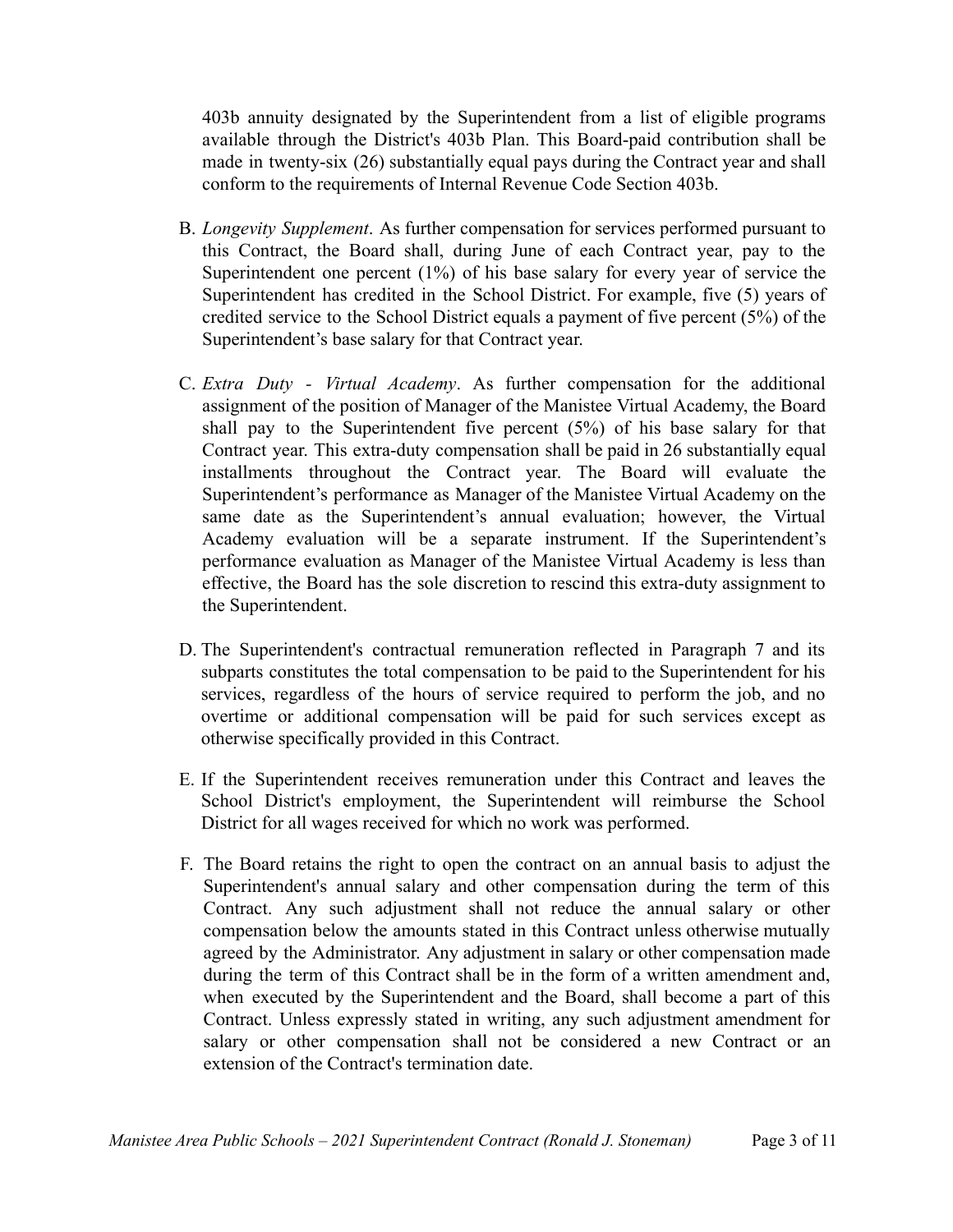- G. Consistent with Section 1250 of the Revised School Code, the Superintendent's job performance and job accomplishment as evaluated pursuant to Paragraph 4 of this Contract will be a significant factor in determining any adjustment to the Superintendent's compensation. See MCL 380.1250.
- H. *MPSERS Reimbursement.* The Board and the Superintendent agree that all items listed in Paragraph 7 (Compensation) and its subparts are direct compensation in consideration of the contractual duties performed by the Superintendent as well as additional compensation for extra duties as identified by the Contract. Accordingly, the District will pay all applicable MPSERS costs for that compensation as required by law. If, at any time, ORS reimburses the District for any contribution made for contractual compensation, the District will remit that reimbursement amount to the Superintendent through a 403(b) plan with no cash option.

9. *Technology Allowance.* The Board shall provide the Superintendent with a mobile phone and related service plan, as well as a laptop computer. Those devices are considered District property for the Superintendent's exclusive use.

10. *Vehicle Allowance.* The Superintendent shall receive a monthly vehicle allowance of Eight Hundred Dollars (\$800), beginning July 1, 2021. This payment shall be made in twenty-six (26) substantially equal pays during the Contract year.

11. *Reimbursed Expenses***.** Consistent with Board Policy, the School District shall reimburse the Superintendent for all reasonable expenses resulting from the performance of his duties as Superintendent, including travel, meals, and lodging in accordance with the School District's per diem expense and reimbursement procedures.

12. *Professional Dues***.** The School District shall pay the Superintendent's association dues for membership in the American Association of School Administrators (AASA), the Michigan Association of School Administrators (MASA), and the MASA region in which the School District is located. Subject to prior approval by the Board President, the School District will pay the Superintendent's costs of memberships in other appropriate professional organizations.

13. *Professional Development.* The School District shall pay for the Superintendent to attend MASA professional meetings at local and state levels, the expenses of which shall be paid pursuant to Board policy for related registration fees, tuition, travel, lodging, and reasonable meal expense. Other state or national professional development activities or continuing education expenses require approval by the Board President and consistent with Board policy. The Superintendent's time away from the District and his administrative responsibilities shall be limited and reasonable as determined by the Board.

14. *Insurance Programs.* Upon proper application and acceptance for enrollment by the appropriate insurance underwriter, policyholder, or third-party administrator, the Board shall make premium payments on behalf of the Superintendent and his eligible dependents for the same insurance benefits (including long-term disability insurance) or cash in lieu of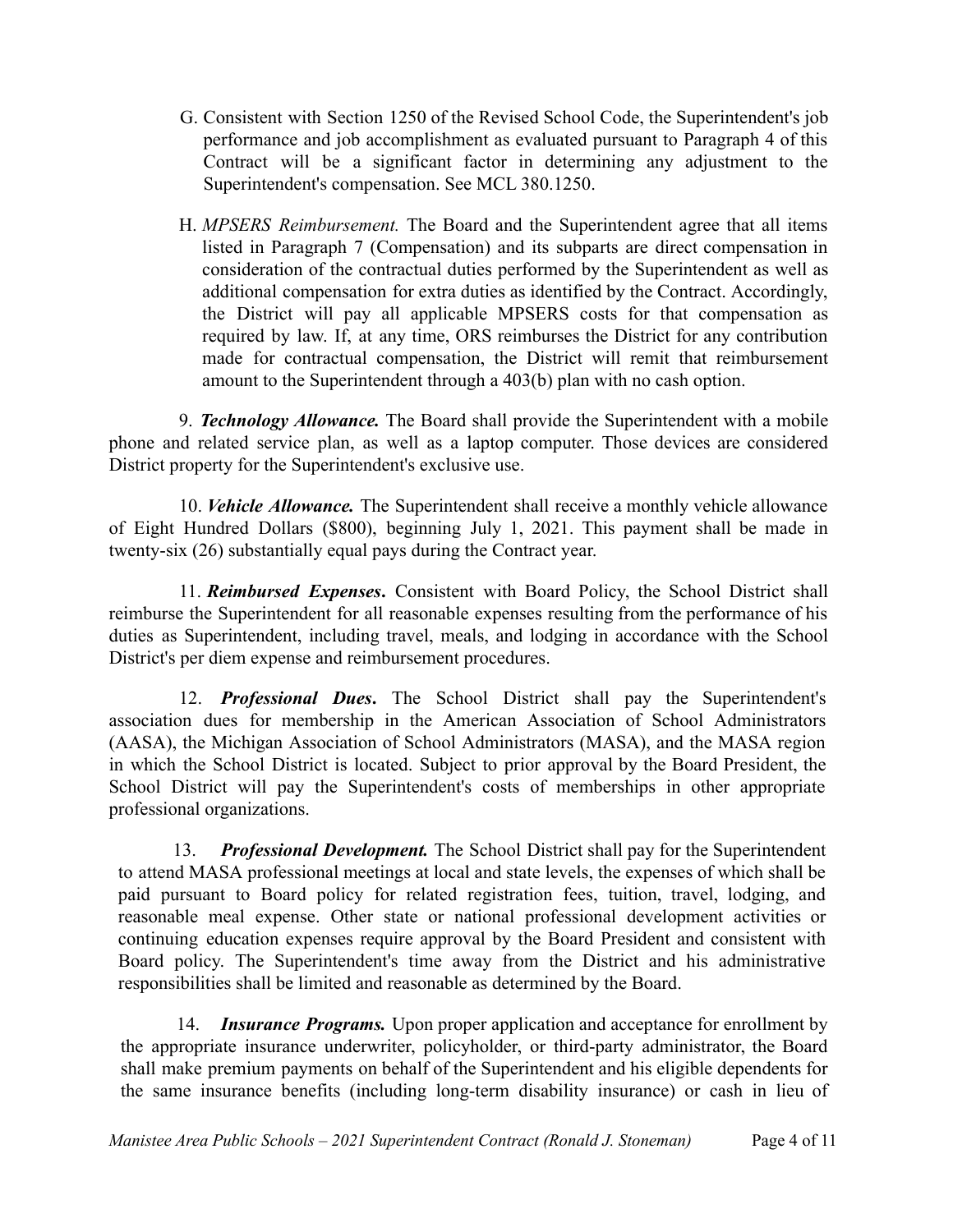insurance as provided by the School District to full-time, professional administrative staff on the same basis as is available to those staff members in accord with Board policy and subject to change on the same basis as changed for full-time, professional administrative staff.

- A. Consistent with the Publicly Funded Health Insurance Contribution Act, MCL 15.561 et seq., the Board is limited to the amount which it may pay for the above-referenced insurance programs. The Board will notify the Superintendent of the amount for which he is responsible in excess of the Board-paid benefit plan cost contributions. The Superintendent agrees that the amount of benefit plan cost contributions designated by the Board as the Superintendent's responsibility shall be payroll-deducted from the Superintendent's compensation.
- B. The Board shall provide term life insurance in the amount of three (3) times the Superintendent's base salary in paragraph 7.

15. *Insurance Contracts.* The Board reserves the right to change the identity of the insurance carrier, policyholder, or third-party administrator for any of the coverage for the plans and programs identified in 14, provided that comparable coverage (as determined by the Board) is maintained during the term of this Contract. Additionally, the Board reserves the right to self-fund any of the benefits listed in 14.

- A. The Board shall not be required to remit premiums for any insurance coverage for the Superintendent and his eligible dependents if enrollment or coverage is denied by the insurance underwriter, policyholder, or third-party administrator.
- B. The terms of any contract or policy issued by any insurance company or third-party administrator shall be controlling as to all matters concerning benefits, eligibility, coverage, termination of coverage, and other related matters.
- C. The Superintendent is responsible for ensuring the completion of all forms and documents needed to receive the above-described insurance coverage.
- D. The Board, by remitting the premium payments required to provide the above-described insurance coverage(s), shall be relieved from all liability with respect to insurance benefits.

16. *Errors and Omissions Insurance.* The Board shall pay the premium amount for errors and omissions insurance coverage which includes the Superintendent while engaged in the performance of a governmental function and while the Superintendent is acting within the scope of his employment authority.

A. The terms of the errors and omissions insurance policy shall control the Superintendent's defense and indemnity. The Board's sole obligation shall be limited to the payment of premium amounts for the above errors and omissions coverage.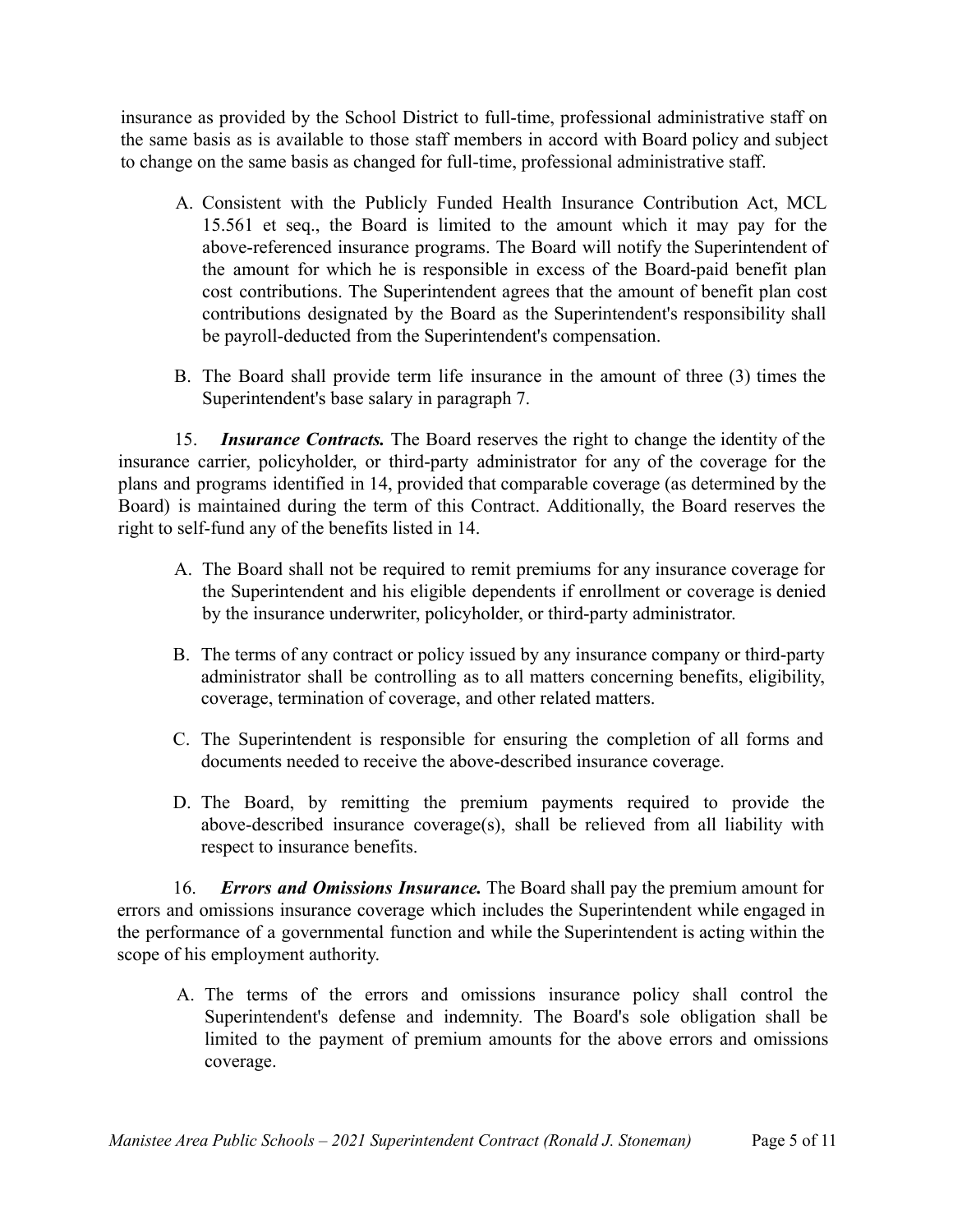B. If such insurance coverage cannot be purchased at a reasonable premium rate, the Board has the right to discontinue said coverage and will notify the Superintendent. In that event, the Board agrees on a case-by-case basis to consider providing legal defense or indemnification to the Superintendent as authorized under MCL 691.1408 and MCL 380.11a(3)(d).

17. *Vacation.* The Superintendent is employed on the basis of fifty-two (52) weeks of work per contract year (July 1 - June 30), as scheduled by the Board. The Superintendent shall be granted vacation time of thirty (30) days per Contract year, in addition to the holidays recognized by the School District and identified in § 18 below.

- A. The Superintendent shall schedule use of vacation days in a manner to minimize interference with the School District's business and orderly operation. The Superintendent shall not schedule his vacation during a time at which his presence and leadership are critical to the District as determined by the Board President.
- B. Vacation days must be used within the Contract year for which they are made available and shall not accumulate beyond the Contract year. The Superintendent may carry over up to ten (10) unused vacation days into the next Contract year without Board approval. Additional carryover vacation days beyond ten (10) require Board approval.
- C. No compensation will be paid to the Superintendent for any unused vacation days upon his separation from employment with the District.

18. *Holidays.* Consistent with the School District's calendar, the Superintendent is entitled to the following holidays for which no service to the School District is required: New Year's Eve Day, New Year's Day, Good Friday, Memorial Day, Independence Day, Friday before Labor Day, Labor Day, Thanksgiving and the day after Thanksgiving, Christmas Eve Day, and Christmas.

19. *Personal Leave Days.* The Superintendent shall be granted personal leave of twelve (12) days per Contract year. Unused paid leave days shall accumulate to a maximum of ninety (90) days for use for absence due to personal illness only. The Superintendent shall schedule use of personal leave in a manner to minimize interference with the School District's business and orderly operation.

20. *Disability Leave.* In the event of the Superintendent's mental or physical incapacity to perform his duties, he shall be granted an initial leave of ninety (90) work days for purpose of recovery. The Superintendent shall first exhaust any accumulated personal leave and accrued vacation time, with the balance of the ninety (90) work-day period to be unpaid. Health plan premium payments shall be made on behalf of the Superintendent during this interval to the extent required by law. Upon using leave under this provision, the Superintendent shall furnish medical certification to the Board (or its designee) as to the necessity for the leave.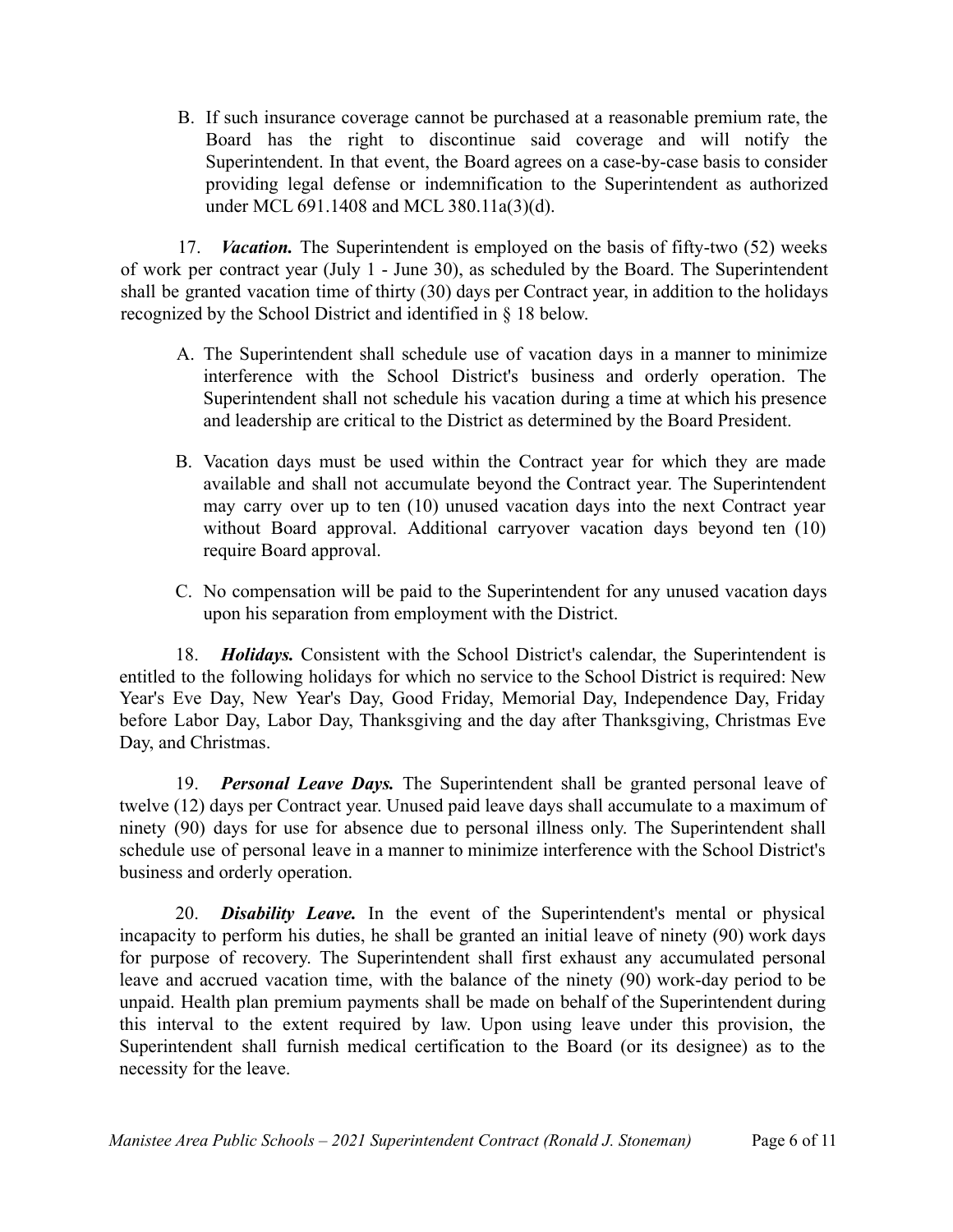- A. If the Board (or designee) has reason to doubt the validity of the medical certification supplied by the Superintendent, a second opinion may be requested, at Board expense.
- B. The Superintendent may request a ninety (90) work-day unpaid leave extension in the event of his physical or mental inability to return to work at the expiration of the initial leave interval, as described above, provided that there is a verified prognosis that the Superintendent will be able to resume his duties at the end of the extended leave interval. Medical certification shall be supplied by the Superintendent as a condition to any leave extension. Any leave extension for this purpose shall be at the Board's discretion.
- C. If the Superintendent is unable to or does not resume work at the conclusion of a leave taken under this paragraph (or any leave extension), his employment and this Contract may be terminated at the Board's option. However, no such termination shall occur when restoration after leave is required by the Family and Medical Leave Act.
- D. Before any resumption of duty after an unpaid leave of absence for a serious health condition, the Superintendent shall provide to the Board a fitness-for-duty certification from the Superintendent's health care provider. A second opinion may be required by the Board, at its expense, unless the securing of the second opinion is precluded by the Family and Medical Leave Act.

21. *Medical Examination.* The Superintendent shall submit to such medical examinations (including drug or alcohol tests, as well as psychological or psychiatric evaluation), supply such information, and execute such documents as may be required by any underwriter, policyholder, or third-patty administrator providing insurance programs specified under this Contract, or as may be directed by the Board to determine the Superintendent's ability to perform the essential job functions required by his assignment, with or without reasonable job accommodation(s).

- A. As a condition precedent to fulfilling the duties and obligations under the Contract, the Superintendent agrees to undergo a comprehensive medical examination and to provide the Board with a physician's verification of his physical ability to perform the essential job functions of his assignment.
- B. Thereafter, upon the Board's request, the Superintendent agrees to undergo an appropriate medical or psychological examination and shall authorize the release of medical information necessary to determine if the Superintendent is able to perform the essential job functions required by his assignment, with or without reasonable job accommodation(s).
- C. Any medical or psychological examination or disclosure of such information required of the Superintendent by the Board shall be job-related and consistent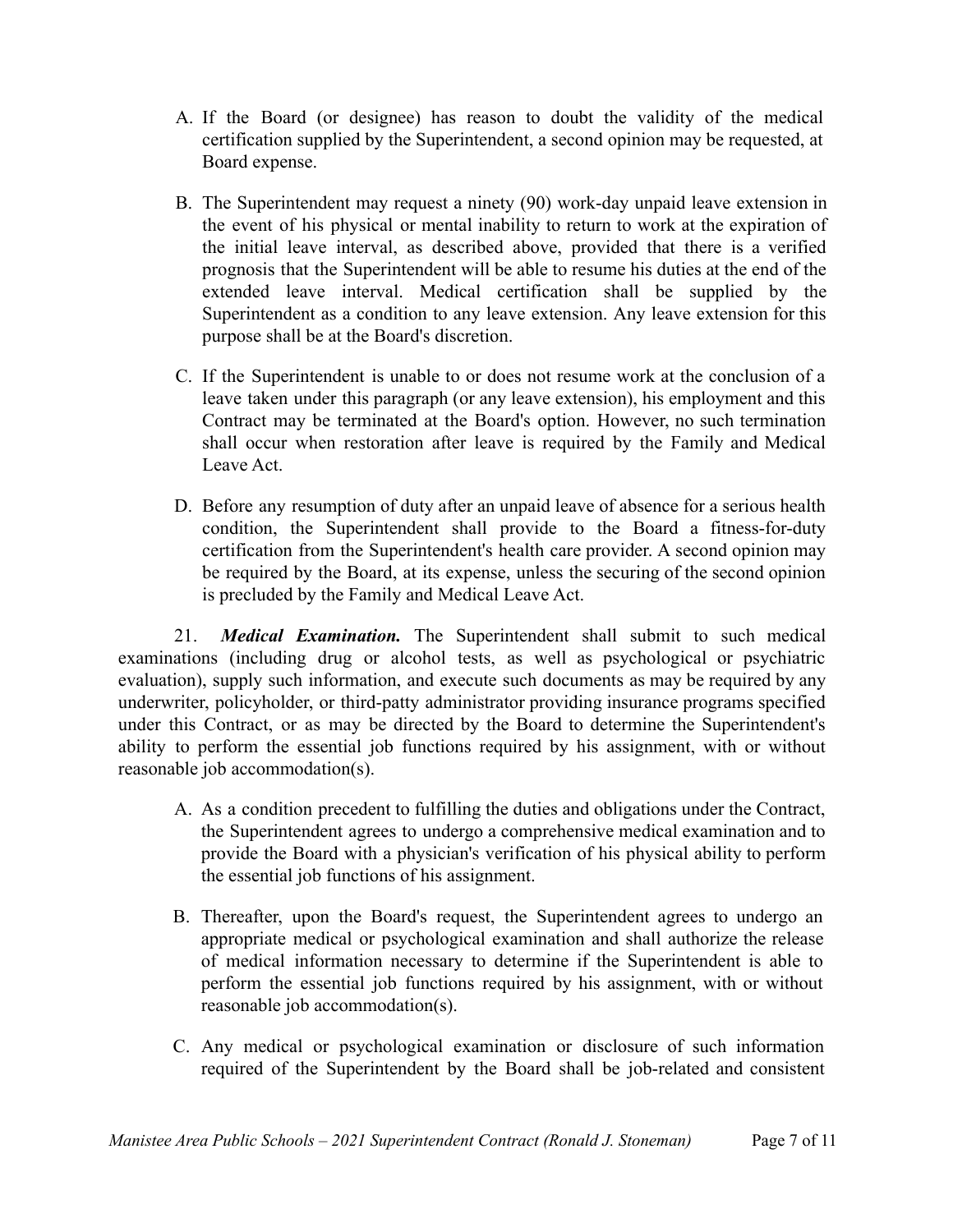with business necessity.

- D. Any medical or psychological examination under this section shall be at Board expense and shall be conducted by appropriate medical personnel of the Board's choice.
- E. Any information obtained from medical examinations or inquiries shall be confidential. The Superintendent may receive the results of Board-ordered tests and examinations upon written request.

22. *Nonrenewal.* The Board's decision to discontinue or non-renew the Superintendent's employment for any subsequent period in any capacity (other than as a classroom teacher as may be required by the Michigan Teachers' Tenure Act), shall not be deemed a breach of this Contract or a discharge or demotion pursuant to the Michigan Teachers' Tenure Act.

23. *Termination by Board.* The Board is entitled to terminate the Superintendent's employment at any time during the term of this Contract for reasonable and just cause.

- A. The foregoing standard for termination of this Contract during its term does not apply to nonrenewal of this Contract at the expiration of its term, which decision is discretionary with the Board and shall be governed by Section 1229 of the Revised School Code, MCL 380.1229.
- B. If the Board undertakes to dismiss the Superintendent during the term of this Contract, he shall be entitled to written notice of charges and an opportunity for a hearing before the Board. The Superintendent may be accompanied by legal counsel at the hearing, and the cost of such counsel shall be paid by the Superintendent.
- C. If the Board terminates the Superintendent's employment during the term of this Contract, this Contract shall automatically terminate and the Board shall have no further contractual obligation to the Superintendent.

24. *Arbitration.* If a dispute relating to the Superintendent's termination arises during the term of this Contract, the parties agree to submit such dispute to binding arbitration. Selection of the arbitrator and the arbitration proceedings shall be conducted under the National Rules for the Resolution of Employment Disputes of, and administered by, the American Arbitration Association, and shall comply with the Michigan Uniform Arbitration Act, MCL 691.1681 et seq.

A. The parties intend that this process of dispute resolution shall include all contract and statutory claims advanced by the Superintendent arising from his termination during the term of this Contract, including (but not limited to) claims of unlawful discrimination and all claims for damages or other relief. However, this agreement to arbitrate does not restrict the Superintendent from filing a claim or charge with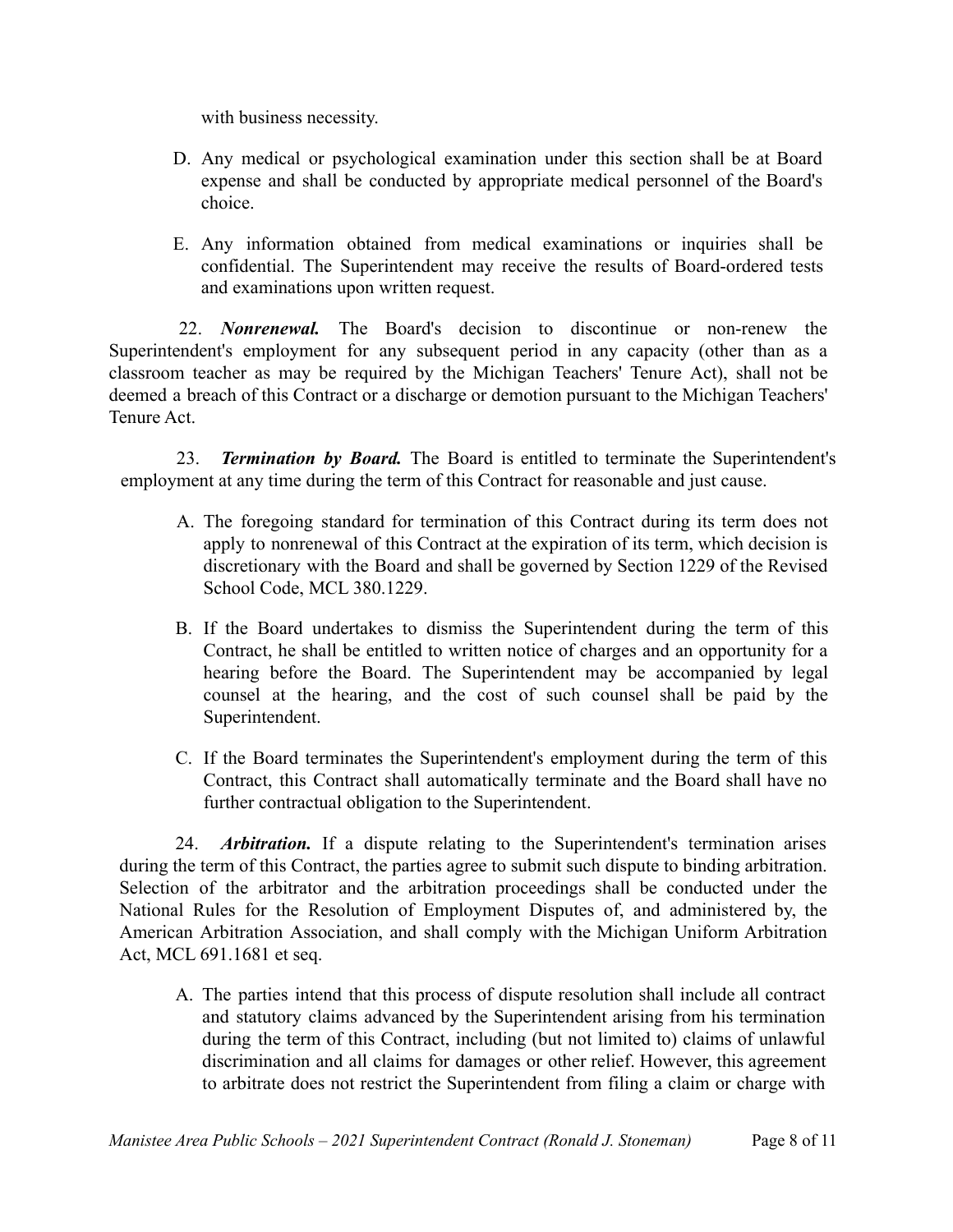any state or federal agency (such as the Equal Employment Opportunity Commission or the Michigan Department of Civil Rights), and does not apply to any claims for unemployment compensation or workers' compensation which may be brought by the Superintendent. Instead, this agreement to arbitrate claims applies to those matters which would otherwise be subject to state or federal court proceedings.

- B. This agreement to arbitrate means that the Superintendent is waiving his right to adjudicate discrimination claims in a judicial forum and is instead opting to arbitrate those claims. In any such arbitration proceeding, the Superintendent has the right to representation by counsel of his choice and at his expense, the right to appointment of a neutral arbitrator, the right to reasonable discovery, and the right to a fair hearing. However, the Superintendent, through this agreement to arbitrate such claims, does not waive any statutory rights or remedies in the context of such arbitration proceedings.
- C. The arbitrator's fee and the costs imposed by the American Arbitration Association shall be shared equally by the Board and the Superintendent, subject to the Superintendent's right to seek to tax such fees as costs against the Board.
- D. Any claim for arbitration under this provision must be filed with the American Arbitration Association, in writing, and served on the Board within one hundred eighty (180) days of the effective date of the Superintendent's termination during the term of this Contract. The arbitrator's decision and award shall be final and binding on the parties. Judgment thereon may be entered in the Manistee County Circuit Court pursuant to MCL 691.1681.

25. *Limitations.* The Superintendent agrees that any claim or suit for breach of this Contract or otherwise arising out of his employment with the Board must be filed no more than twelve (12) months after the date of the employment action that is the subject of the claim or suit. The Superintendent understands that the statute of limitations for claims arising out of an employment action may be longer than twelve (12) months, but agrees to be bound by this contractual twelve (12) month limitations period and waives any statute of limitations to the contrary. Should a court of competent jurisdiction determine that this provision allows an unreasonably short period of time to commence a lawsuit, it is the parties' intent that the court will enforce this provision to the extent possible and declare the lawsuit barred unless it was brought within the minimum reasonable time within which the suit should have been commenced.

26. *Entire Agreement.* This Contract contains the entire agreement and understanding between the Board and the Superintendent about the Superintendent's employment. Prior or concurrent representations, promises, contracts, or understandings (written or oral) not contained in this Contract have no effect.

A. Any prior agreement (written or oral) pertaining to the terms of this Contract is cancelled and superseded by this Contract, provided, however, that this Contract is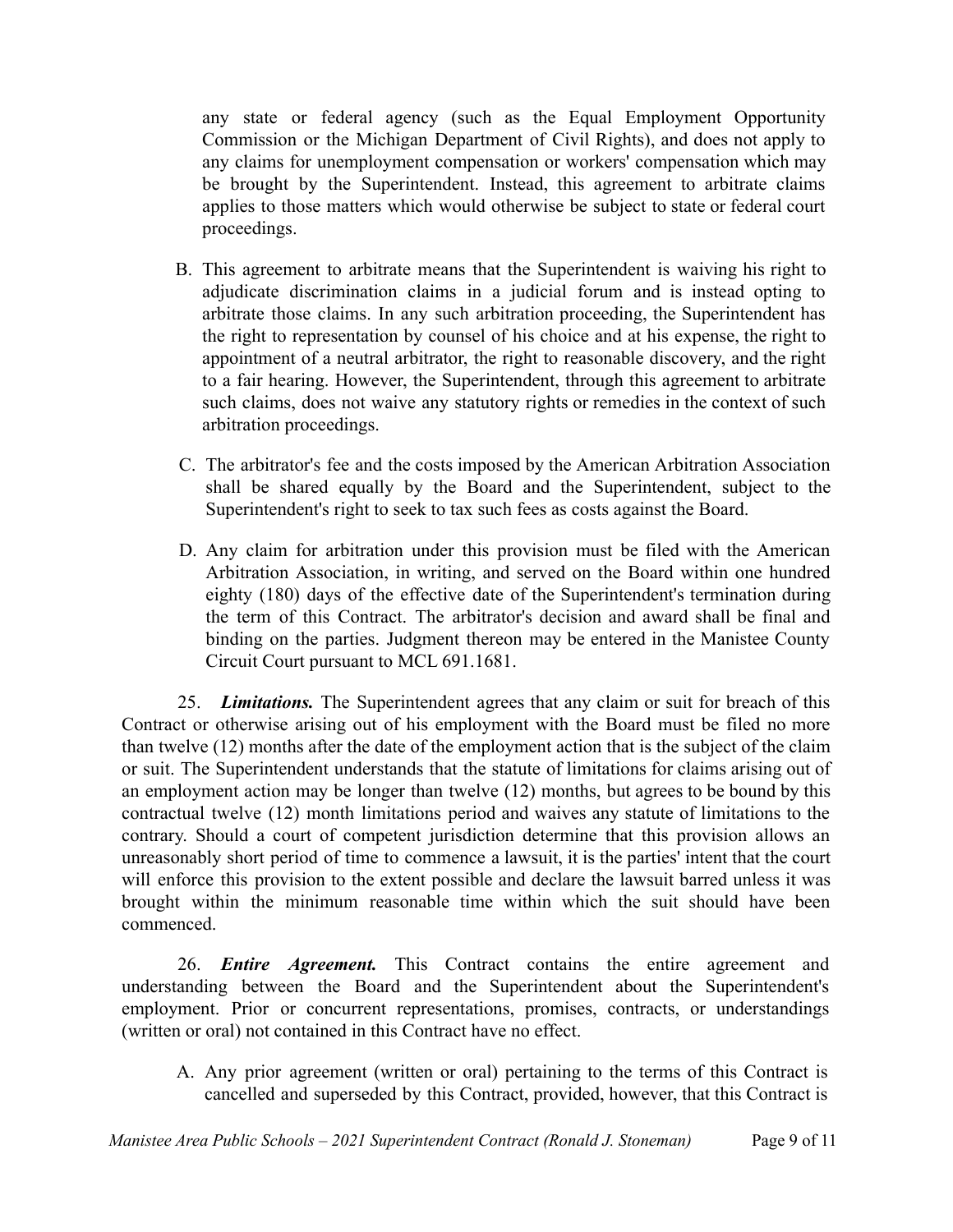voidable under the Revised School Code's provisions pertaining to criminal history and records checks.

- B. No change or modification of this Contract shall be valid or binding unless it is in writing, approved by official action of the Board as reflected in its minutes, and signed by the Superintendent and the President and Secretary of the Board.
- C. No valid waiver of any provision of this Contract, at any time, shall be deemed a waiver of any other provisions of this Contract at such time or at any other time.

27. *Separability.* Whenever possible, this Contract shall be interpreted in a manner to be effective and valid according to Michigan law. If any provision of this Contract becomes or is declared by a court of competent jurisdiction to be illegal, unenforceable, or void, this Contract shall continue in full force and effect without said provision(s).

28. *Governing Law***.** This Contract is governed by and shall be interpreted in accord with the laws of the State of Michigan.

29. *Jurisdiction/Venue.* The proper jurisdiction and venue for any action to enforce this Contract or interpret its terms is the Manistee County Circuit Court, State of Michigan (except as the parties have otherwise agreed to arbitration in 24).

30. *Authorization.* This Contract is executed on behalf of the School District pursuant to the authority contained in the Board resolution adopted on August 11, 2021, the same to be incorporated by reference.

IN WITNESS WHEREOF, the parties have caused this Contract to be executed on the date noted.

Manistee Area Public Schools Superintendent Board of Education

 $By:$   $\prod m$ 

## Ronald J. Stoneman

Its: President

## $_{\rm{By:}}$  Shelley Johnson

Its: Secretary